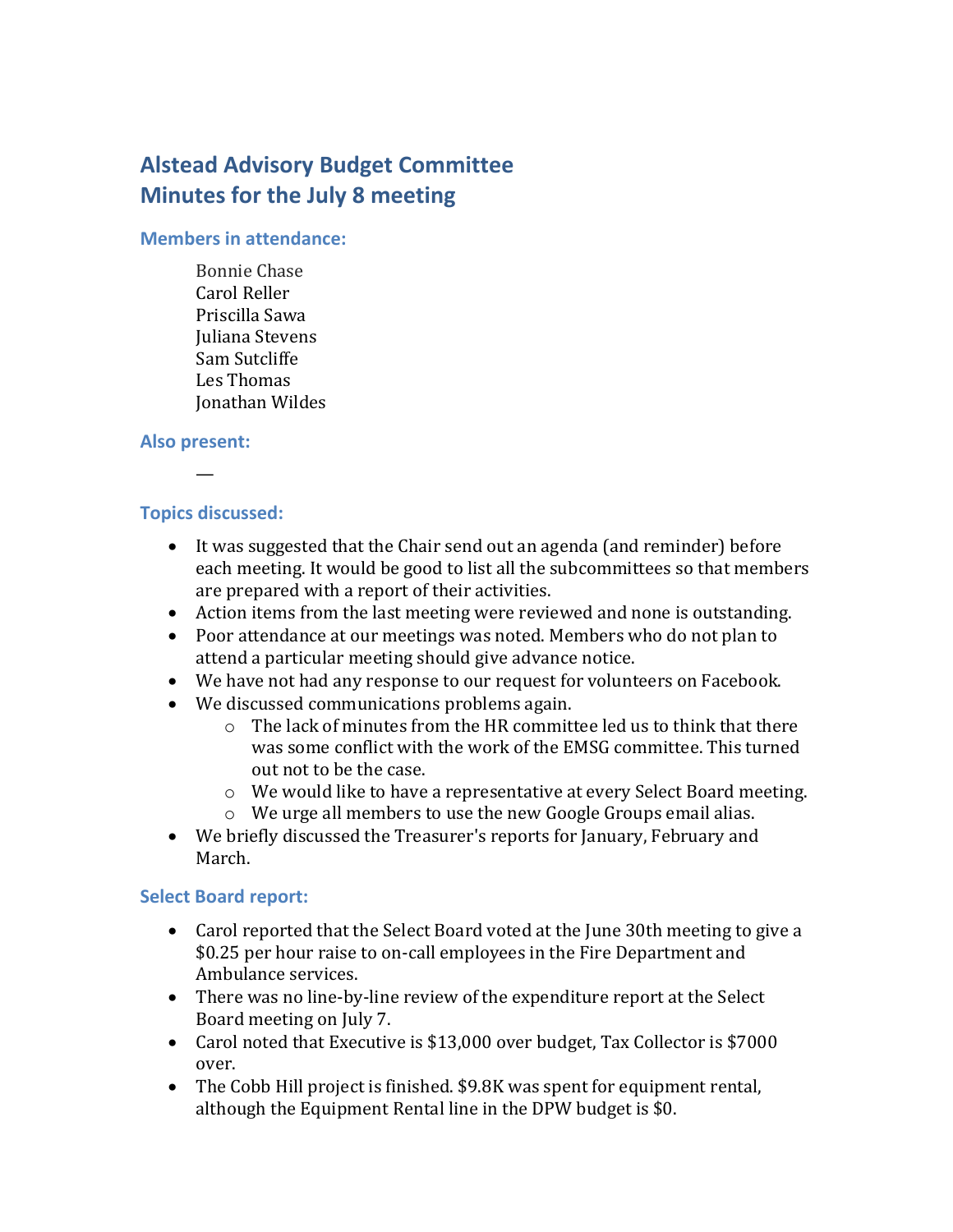#### **EMSG:**

 The EMSG report on Emergency Management was accepted by the Select Board. The Emergency Management Director position will transition to one of the Select Board members. There is no electronic copy of the current Emergency Management Plan, so it will have to be re-worked.

#### **HR committee:**

 The HR committee is looking into the limitations on questions that can be asked during the interview for the Police Chief position. The Search Committee has not yet met, although there are at least eight applicants.

#### **DPW subcommittee:**

• No news.

## **Quarterly Report subcommittee:**

- The committee has not yet started work on the quarterly report due in September. A possible topic is the recent assessments and their impact on the tax rate.
- The June report has not yet been posted on the AABC web page.

### **Financial Planning subcommittee:**

- Jonathan created a one-page summary of the budget by grouping some of the department line items. We could use the same report format for actual expenditures.
- He also created an historical trends report and a fund balance report.
- All these reports are available on our Google Drive (AlsteadBudgetCommittee/Subcommittee Docs/Financial Planning).
- Jonathan is still working on the report format for the capital plan.

#### **Motions:**

- The meeting minutes of June 24 were approved.
- The committee voted unanimously to amend the by-laws to "All official Committee actions shall be by a majority of votes cast (abstentions not included)…" (Moved 1. Sam 2. Les: 6/yes, 0/no, 0/abstention) Note: Jonathan wasn't present for this vote.

#### **Action items:**

- Carol will follow up with Hans about the \$1133 finance charge in the March Treasurer's report, inquire about the software that he uses, and ask for the Treasurer's reports for the second quarter of this year.
- Carol will try to set up a spreadsheet that will allow us to analyze long-term trends in the Treasurer's reports.